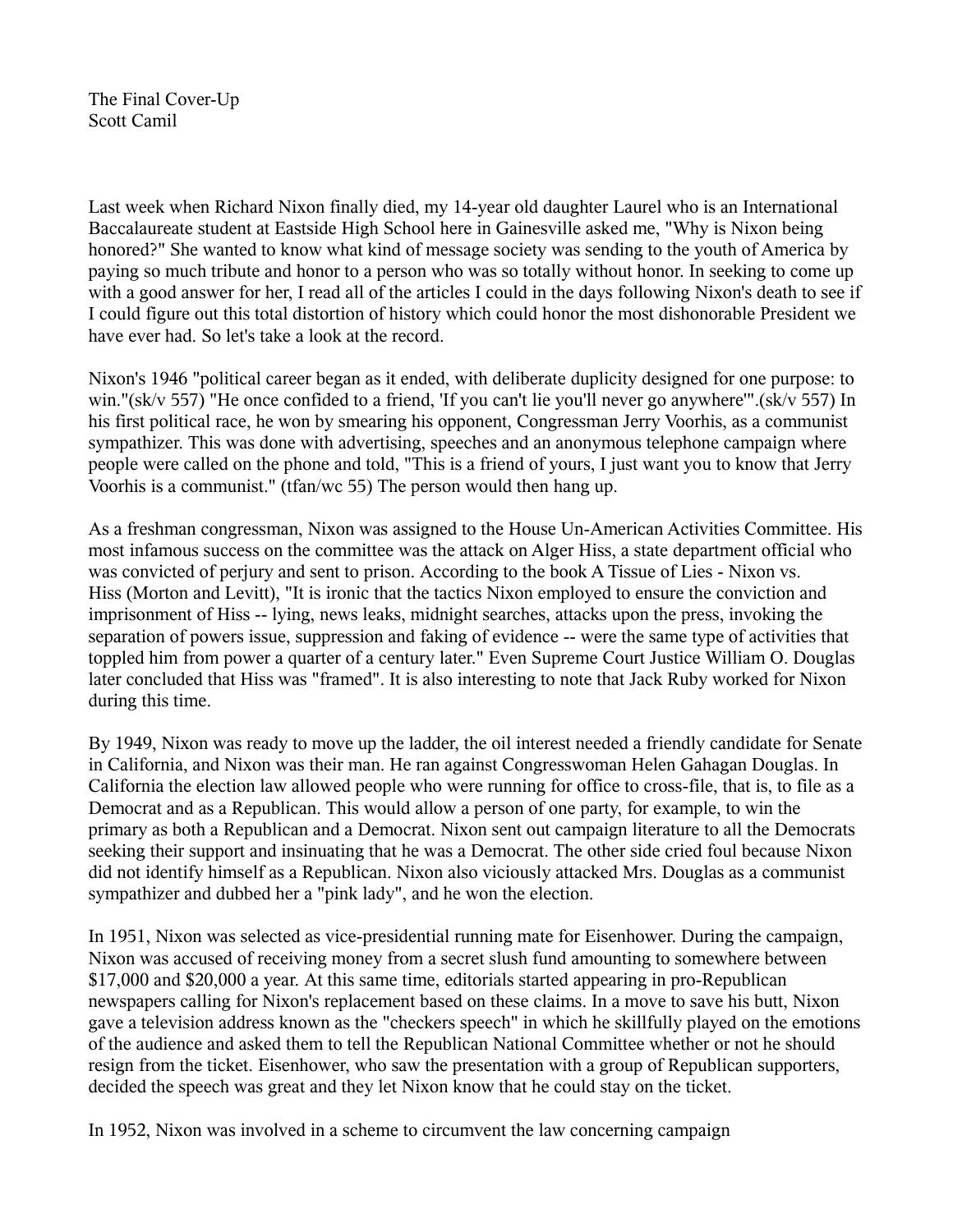contributions. Nixon did not get in any trouble because the way that the circumvention was carried out, no law was technically broken. But Nixon did receive funds that he was not entitled to under the regulations.

As vice-president, Nixon endorsed Joseph McCarthy's witch hunts, blamed President Truman for the communist victory in China, sponsored a resolution in Congress calling for General McCarthy's reinstatement, called for the bombing of China, lobbied for the use of atomic weapons to help the French in Vietnam, and raised the possibility of sending American troops to Vietnam should the French troops be defeated. As vice-president, one of Nixon's jobs was to campaign for Republicans running for Congress around the country, and in this endeavor he sharpened his skills of labeling opponents of Republicans as communists and questioning their patriotism.

In 1967 while campaigning for the presidency, Nixon promised that he had a secret plan for ending the war in Vietnam. During Nixon's campaign, he attacked Lyndon Johnson's method of conducting the war. During this time, a man named Henry Kissinger became an advisor to the Johnson administration. On the eve of the Republican convention in July 1968, Kissinger described Nixon as "the most dangerous of all the men running to have as President." After Nixon won the Republican primary, Kissinger secretly started giving information about the democratic strategy for ending the war to Richard Allen, one of Richard Nixon's foreign policy aides. "A clandestine channel was set up through Nixon's campaign manager John Mitchell and Kissinger guided the Republicans secretly on the Vietnam issue for nearly 2 months -- thus supplying Nixon with the ammunition to blast Humphrey for playing politics with the war." (SK /V 585) At the same time, Nixon supporters met with President Thieu of South Vietnam and tried to convince him to object to President Johnson's intention to halt the bombing of North Vietnam. It was explained to Thieu that he could get a better shake from Nixon than from the Democrats. Of course the purpose of this was really to foil the Democrats and help Nixon win the election. We see here that while Nixon is talking about peace, before he is even elected he is maneuvering behind the scenes to keep the war going. Nixon won the election of 1968 and Kissinger was brought on board as National Security Adviser.

In all fairness to Nixon, it is impossible to really determine from this point on who really called the shots in Vietnam because both Nixon and Kissinger were devout liars and manipulators and equally had problems with their own self-esteem and ego. Since Nixon was the president and had the power to make the final decisions, he bears the responsibility for the consequences of those decisions even though he and Kissinger are both partners in the crime.

In 1969 there was a peace agreement on the table for ending the war in Vietnam. The peace agreement that was formally signed in Paris on July 27, 1973 was virtually identical to the peace agreement that had been on the table since 1969. What this means is that from 1969 until 1973 absolutely nothing was gained by all the death and destruction that took place.

Some of the things that took place between 1969 and 1973 that Richard Nixon was personally responsible for were: the illegal U.S. invasions of Laos and Cambodia resulting in Cambodia alone in the death of two million Cambodians, the death of 20,327 Americans, the wounding of 110,968 Americans, 81,623 South Vietnamese soldiers killed, 273,130 South Vietnamese soldiers wounded, 412, 996 North Vietnamese Army and Viet Cong killed, 619, 494 North Vietnamese Army and Viet Cong wounded, over 2400 third nation allies killed, and over 5200 third nation allies wounded. These figures do not include the dead or wounded in Laos . Also not included in these figures are the North Vietnamese killed and wounded by our bombing. During this same period of time, over 165,000 South Vietnamese civilians were killed, over 410,000 South Vietnamese civilians were wounded, 2 million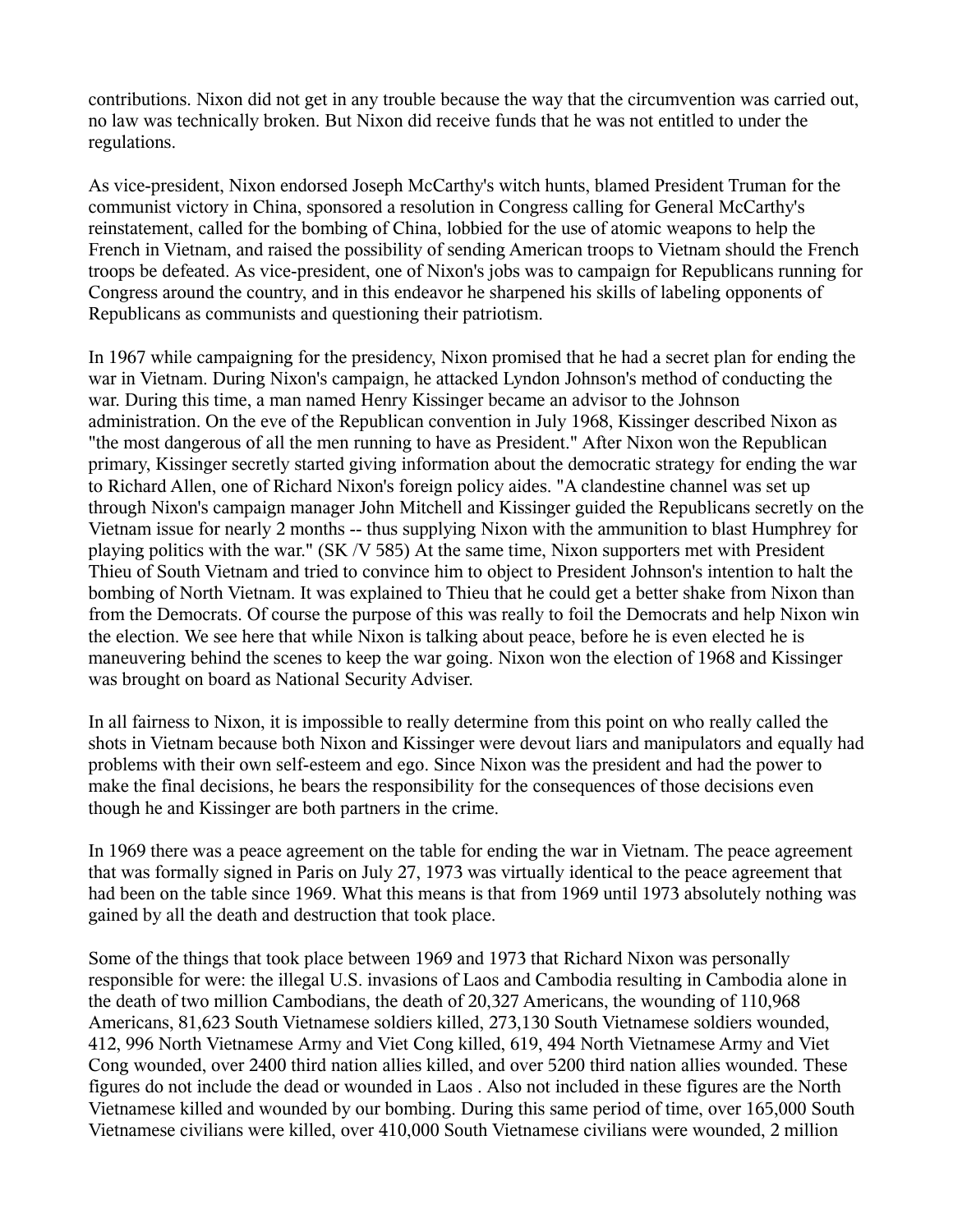South Vietnamese civilians were made refugees, 2 million Cambodian civilians were made refugees, and 194,000 Laotian civilians were made homeless. Also during this period, over 400 Americans became POWs or MIAs. Of the South Vietnamese civilians who were killed during this time, about 40,000 of them were executed without trial under the Phoenix program. The Phoenix program, if you remember, was a CIA-directed project to eliminate suspected enemy civilians. Nixon is also responsible for the Christmas bombings of 1972, in which for 11 days American aircraft flew 3000 sorties dropping 40,000 tons of bombs on Hanoi and Haiphong. That is the equivalent of five atomic bombs the size of the bomb dropped on Hiroshima (TTT/M page 310). The New York Times editorial referred to this as "stone age barbarism" and stated that "civilized man will be horrified." "Beyond all reason" said The L.A. Times. The Washington Post called this "savage and senseless". What the foreign press said of the bombings was "nothing is more grotesque" -- Japan, "genocide"- Buenos Aires, "a crime against humanity" -- West Germany, "not the conduct of a man who wants peace very badly" - the Times of London. Also during this time, the Bach Mai Hospital in Hanoi was bombed, and under Nixon's watch the massacres at Mylai took place. Under the rules established at Nuremberg, the senior person in command of the troops is responsible for whatever the troops do. Under this principle, German and Japanese high officials were executed for actions that they were not at. Nixon was the senior in command during the Mylai massacre. The only person punished was Lt. Calley who was effectively pardoned by Nixon. The horrific total of human victims in Indochina during Nixon's tenure is over 6 million human beings killed, wounded, and made refugees. Nixon's apologists claim that he should get credit for ending the Vietnam War. What ended the Vietnam war was the resilience of the Vietnamese people (also fighters) and the activities of the anti-war movement. In my book, Nixon gets a zero.

Richard Nixon is also responsible for the murder of Alliende of Chile, and the death and suffering that has resulted under the dictatorship of Pinochet. Nixon's apologists give him credit for opening the door to China. In reality, it was through Nixon's anti-communist efforts that the doors to China stayed closed for so long. It is only because there was no Richard Nixon to attack Richard Nixon's patriotism, that he was able to open those doors. And in the opening of those doors, he sold out the people of Tibet, adding about 1 million more deaths to his total.

We now go from foreign policy, Nixon's strong suit, to domestic policy where his apologists agree that he was not quite so strong. Nixon authorized the Huston plan, an unconstitutional plan for a secret police that would engage in breaking and entering, provocation, infiltration, forgery, and acts of violence to persons and property. This plan included the kidnapping of American anti-war activists and people Nixon considered his enemies. I had the privilege of being on that list (FOIA Scott Camil). This plan called for taking those of us on the list out of the country, presumably to Mexico until after the elections. J. Edgar Hoover opposed the plan and Nixon claimed he then dropped it. He then created a White House unit called "the plumbers" which engaged in illegal acts against private citizens and the Democratic party. Among those acts were breaking into the offices of Daniel Elsberg's psychiatrist, then withholding this information from the trial judge until the attorney general insisted it be revealed. During the trial of Elsbery and Russo, Nixon sought to influence the judge by offering him the directorship of the FBI. Elsberg and Russo were on trial for disclosing the Pentagon Papers, a secret Rand Corporation study on the war in Vietnam which revealed how much the American people had been lied to by the government. He tried to stop the publication of the Pentagon Papers, tapped the phones of members of the press, and had the FBI investigate the reporters who were tracking down stories of White House corruption. He violated numerous laws concerning the electoral process, including the collection and use of illegal campaign funds, through the use of fraud, espionage, slander, burglary, wiretapping, extortion, favors to big business, bribery and perjury, to interfere with the campaign of his Democratic opposition. He sold government favors to big businesses such as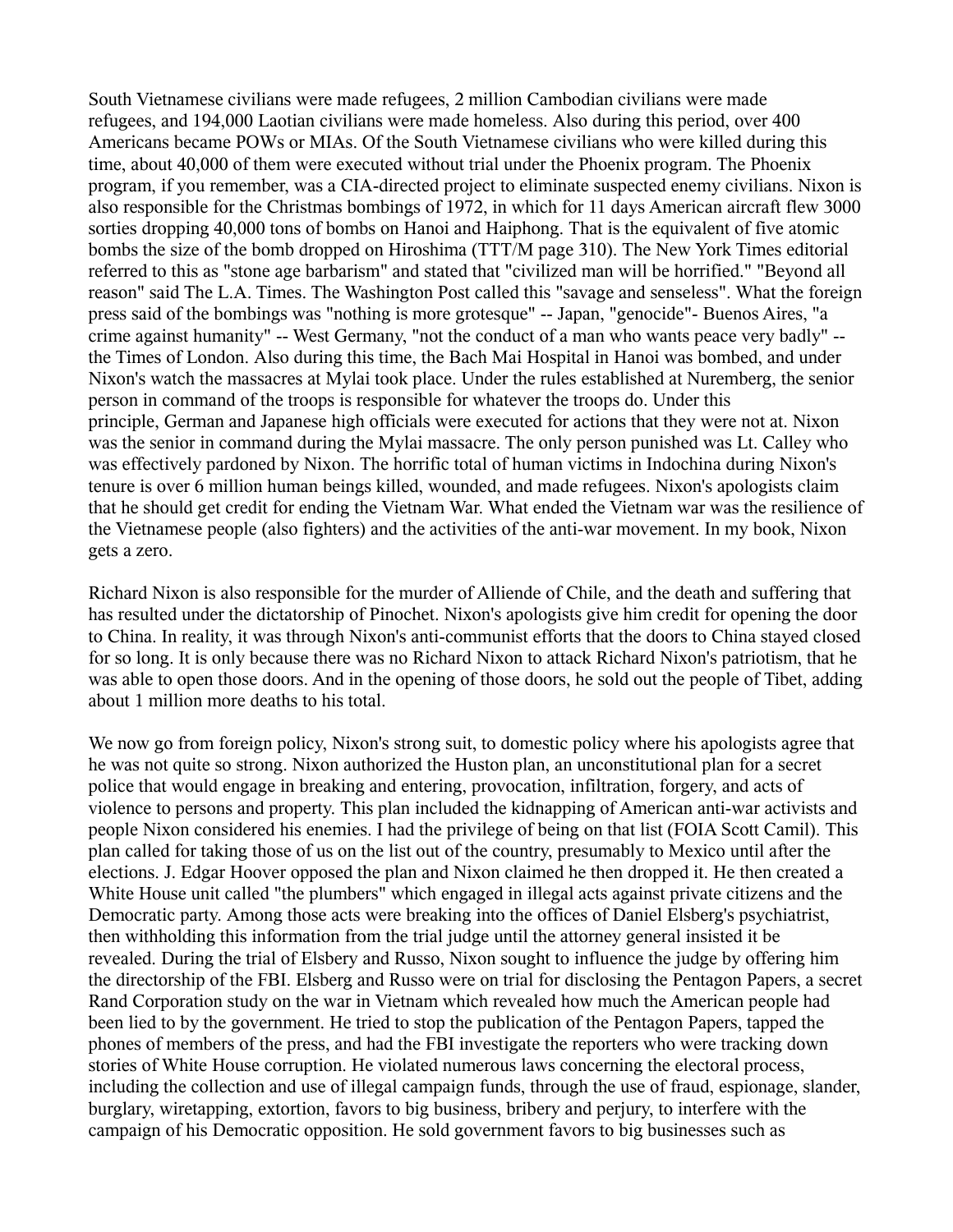Lockheed, ITT, Penn Central, Annaconda Copper, Armo Steel, and Manufacturers Hanover Trust. He was involved in other scandals including the wheat scandal, the dairy scandal, the carpet manufacturers scandal, the postal bond scandal, several anti-trust scandals, including Warner/Lambert, National Steel/ Granite City Steel, and LIng/Tempco/Vought, just to name a few. Nixon also impounded over 40 billion dollars that Congress voted for health care, housing, assistance for children of working mothers, aid for handicapped persons and help for veterans. He gave contradictory and incomplete explanations about the way he acquired valuable property in California and Florida with the help of his influential friends. There are also unanswered questions concerning 10 million dollars in federal funds spent for security at Nixon's homes in Key Biscayne and San Clemente. (War Resisters League - of the period).

Nixon, who was known to be vindictive and to hold a grudge forever, had an enemies list of all those who ever crossed him and used every branch of government available to him that he could to cause problems for those people, including having them investigated by the FBI and audited by the IRS. The Black Power Movement, the Women's Liberation Movement, the Native American Movement, the Puerto Rican Independence Movement, the Student Movement, Free Speech, New Left, and the Anti-War Movement were among those subjected to surveillance, interference, harassment and sometimes death by the United States government under the Nixon administration.

His justice department under John Mitchell had an internal security department run by Robert Mardian that was responsible for seeking federal indictments against anti-war activists. There were 107 people indicted and jailed around the country and there were 107 acquitals resulting from those indictments. The Gainesville Eight case represented 8 of those people and I am proud to say that I am one of them. We were charged with conspiracy to disrupt the Republican National Convention of 1972 with automatic weapons explosives and incendiary devices. Seven of us were Vietnam veterans with a total of 120 months in Vietnam and 57 medals between us. We were all non- commissioned officers except for one staff non-commissioned officer and one officer, and we all had honorable discharges except for one medical discharge due to wounds suffered in Vietnam. In court, the government used our service records against us. They said, "Look at these men's records: silver stars, bronze stars, purple hearts, obviously these are violent men. They don't get medals like that being good guys."

Watergate is the word that reminds most people of Nixon and has come to stand for government corruption. There were other words and phrases like Tricky Dick, vindictive, duplicitous, meanspirited, "your president is not a crook," and "when the president does it, that means it is not illegal." One of the most appropriate was CREEP, the acronym for the Committee to Re-Elect the President. I would say that this represents Nixon's greatest achievement: giving the people a peek at how our government really works.

James McCord, a 20-year veteran of the CIA and security coordinator for CREEP and one of those convicted of leading the Watergate break-in, said that they were looking for something to tie the antiwar veterans to the McGovern Campaign. The Watergate Hotel was the headquarters of the Democratic National Committee. Four Cubans with connections to the CIA were caught burglarizing and bugging the Democratic offices. It was Nixon's involvement in the lying and cover-up of this crime that finally led to his resignation in disgrace from the presidency of the United States in order to avoid being the first president impeached. Nixon was listed as an unindicted co-conspirator in the cover-up. The only reason he was not indicted was that the prosecutors told the grand jury that you cannot indict a sitting president. Before he resigned, he had his vice-president Spiro Agnew resign and appointed Gerald Ford to be vice-president. After Nixon resigned, Ford pardoned him for all and any crimes he may have ever committed. This is the same Gerald Ford who was on the Warren Commission which tried to make sure that the people would never get truth or justice in the assassination of President Kennedy.